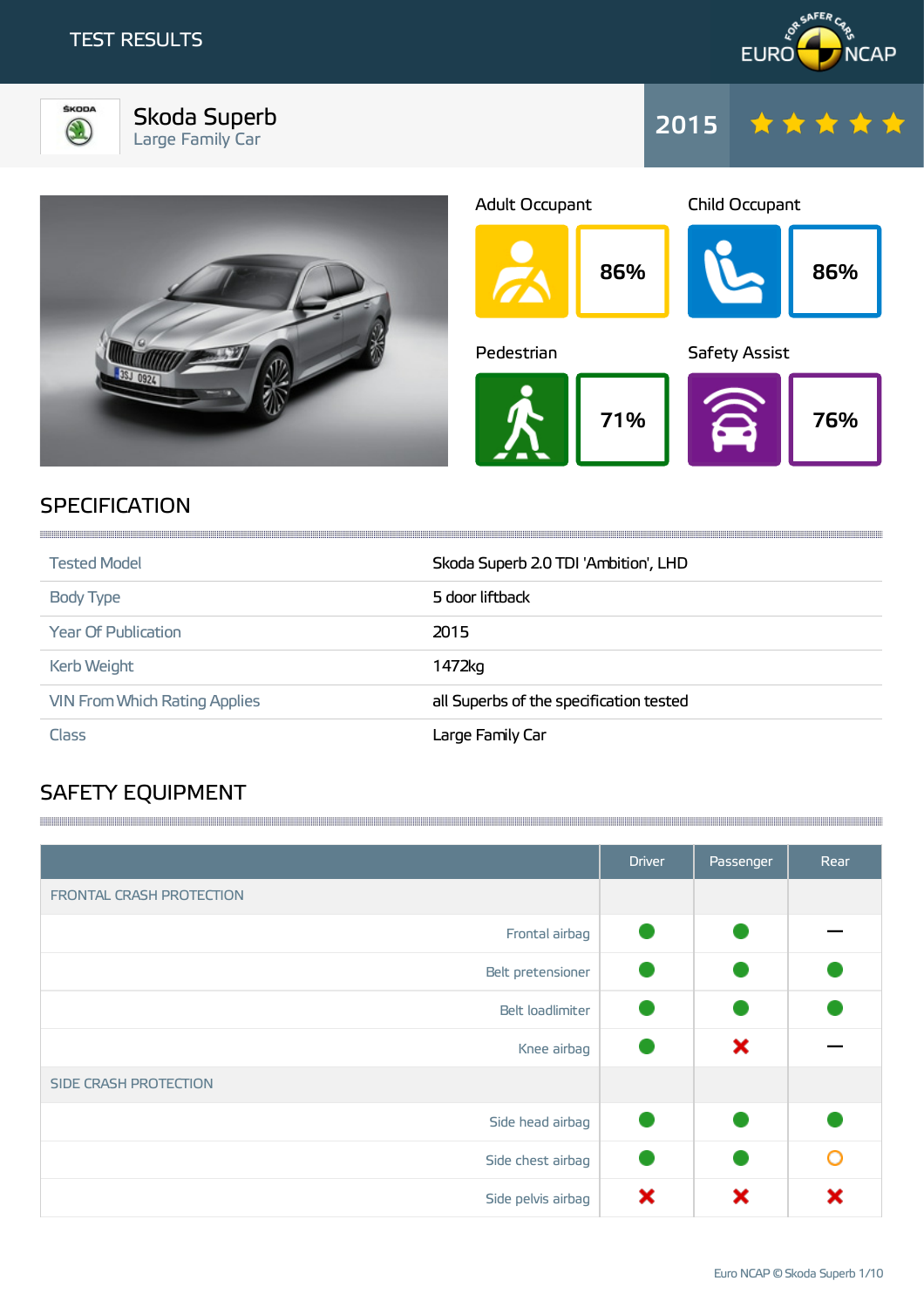

# SAFETY EQUIPMENT (NEXT)

|                         | <b>Driver</b> | Passenger | Rear |
|-------------------------|---------------|-----------|------|
| <b>CHILD PROTECTION</b> |               |           |      |
| <b>Isofix</b>           |               | ×         |      |
| Integrated CRS          |               | ×         | ×    |
| Airbag cut-off switch   |               |           |      |
| <b>SAFETY ASSIST</b>    |               |           |      |
| Seat Belt Reminder      |               |           |      |

| <b>OTHER SYSTEMS</b>    |   |
|-------------------------|---|
| Active Bonnet (Hood)    | × |
| <b>ESC</b>              |   |
| <b>AEB City</b>         | Ő |
| AEB Inter-Urban         | C |
| Speed Assistance System |   |
| Lane Assist System      | C |

The Safety Equipment includes those items relevant for the year of assessment

Fitted to test car as standard  $\bigcirc$  Fitted to test car as option  $\qquad$  Not applicable  $\qquad \blacktriangleright$  Not available



O Not fitted to test car but available as option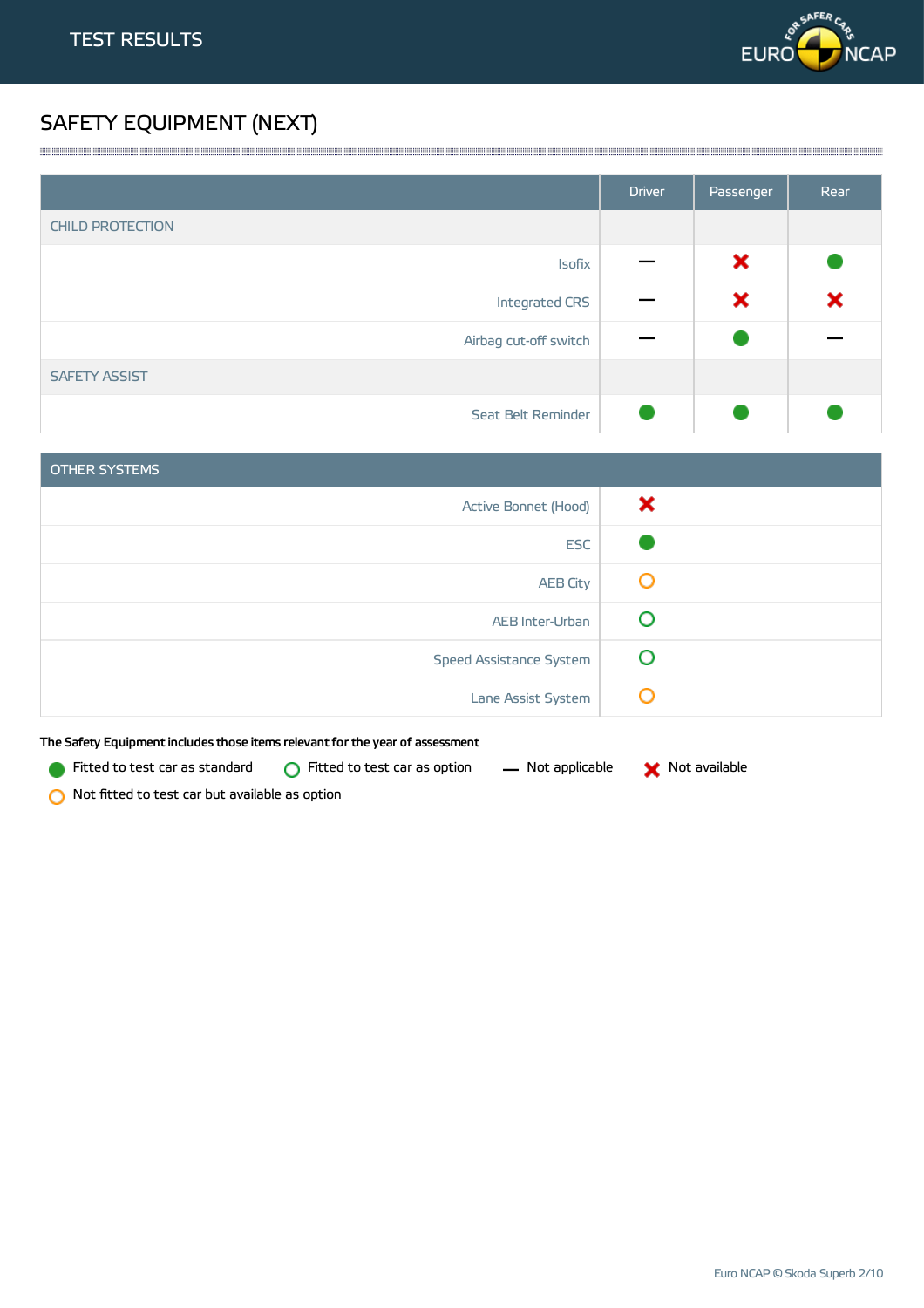





Euro NCAP © Skoda Superb 3/10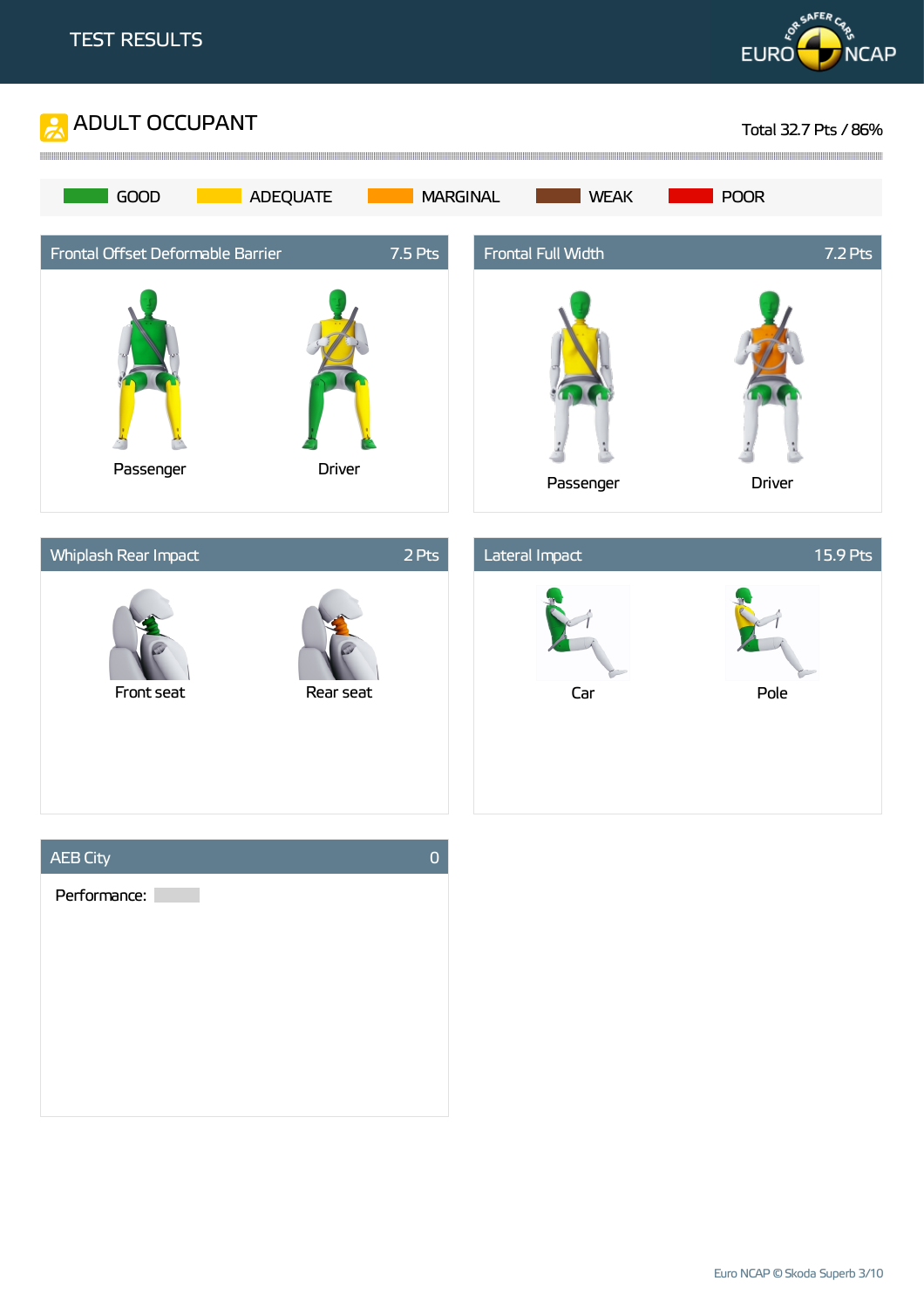



#### Comments on Adult Occupant

The passenger compartment remained stable in the frontal offset test. Dummy readings indicated good protection of the knees and femurs of both the driver and front passenger and Skoda showed that a similar level of protection would be provided for occupants of different sizes and those sat in different positions. In the full-width rigid barrier test, protection of the driver's chest was marginal and that of the rear passenger's neck and chest was adequate, with good protection of other body regions. In the side barrier test the Superb scored maximum points with good protection of all critical parts of the body. In the more severe side pole test, protection of the chest was adequate and that of other critical body regions was good. Tests indicated good protection against whiplash injuries for the front seat occupants and a geometric assessment indicated marginal whiplash protection for those in the rear seats. An autonomous emergency braking system is available on the Superb, as standard in some countries and as an option in others. Its performance in Euro NCAP's lowspeed 'city' tests was good but the system did not qualify for scoring as it is not standard equipment throughout Europe.

**1999年1月19日,1999年1月19日,1999年1月19日,1999年1月19日,1999年1月19日,1999年1月19日,1999年1月19日,1999年1月19日,1999年1月19日,1999年1月19日**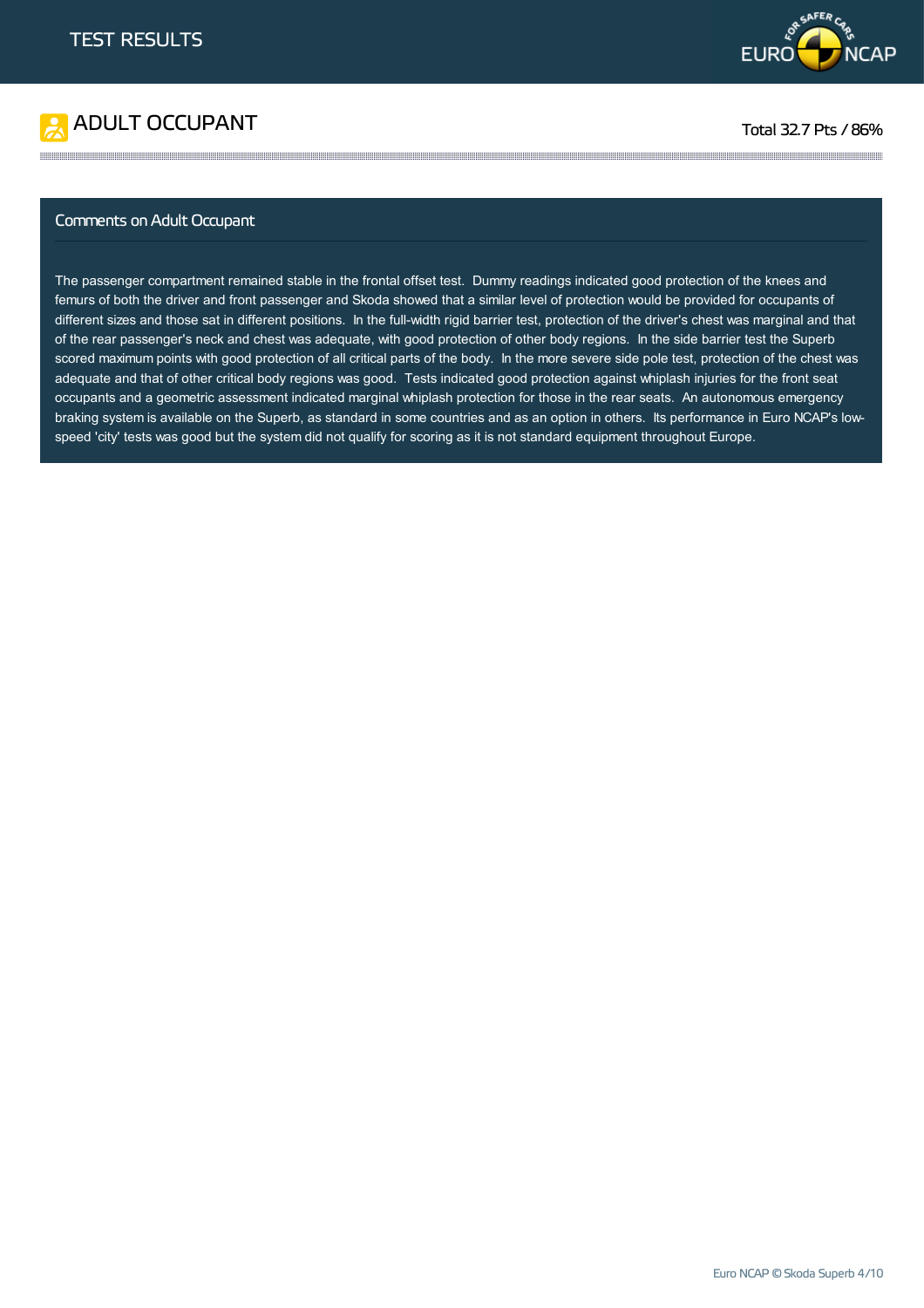

### Safety Features 7 Pts

Front 2nd row 2nd row Passenger outboard center × × Isofix i-Size × × × × × Integrated CRS Fitted to test car as standard  $\bigcirc$  Not on test car but available as option  $\bullet$  Not available CRS Installation Check 12 Pts Install without problem G Safety critical problem G Install with care Schoolation not allowed  $\blacksquare$ Infants up to 13 kg Maxi Cosi Cabriofix (Belt) Maxi Cosi Cabriofix & EasyFix (Belt) Maxi Cosi Cabriofix & EasyFix (ISOFIX)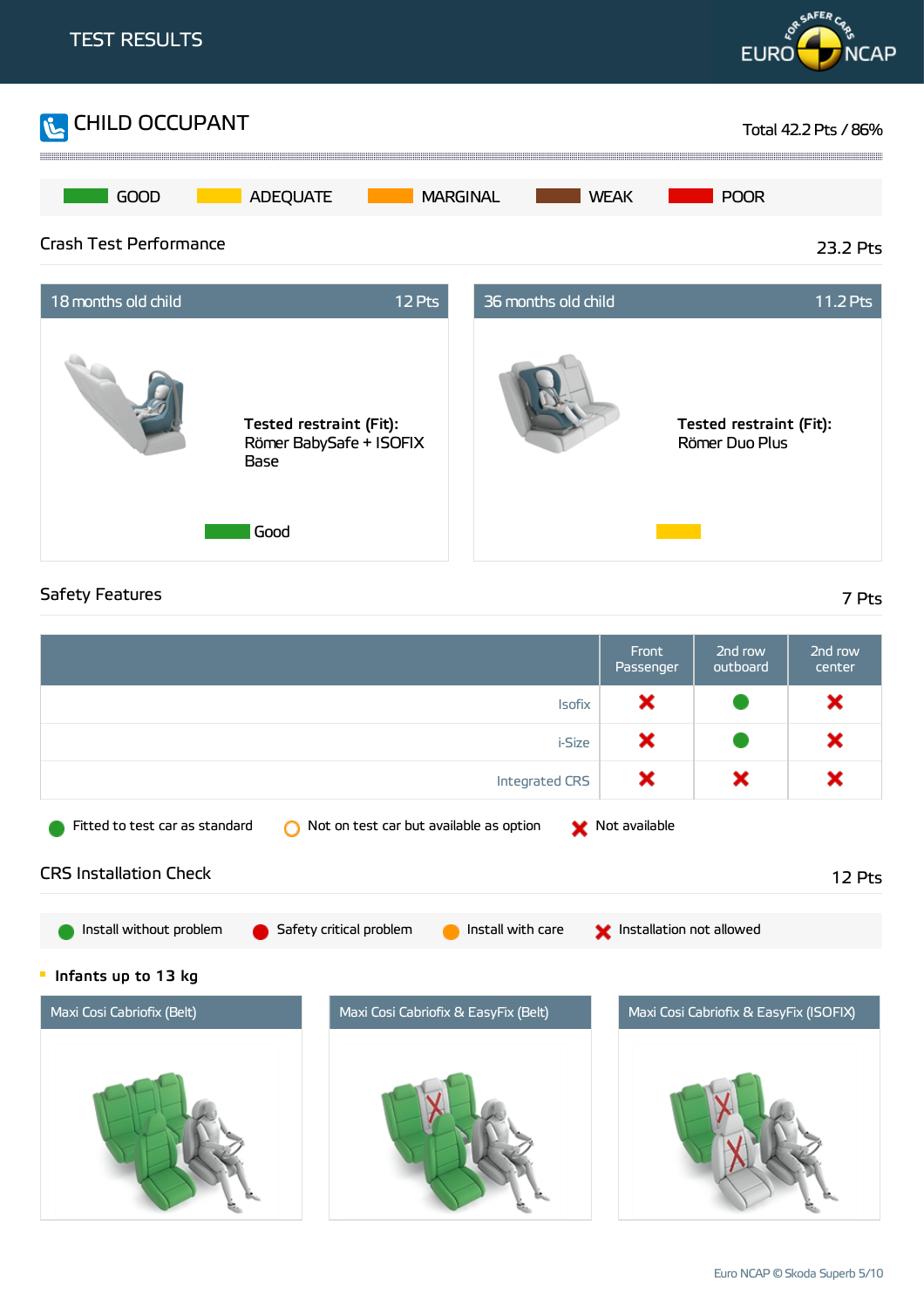



#### **Infants and toddlers up to 18 kg**



#### Toddlers from 9 to 18 kg



#### **Toddlers over 18 kg**



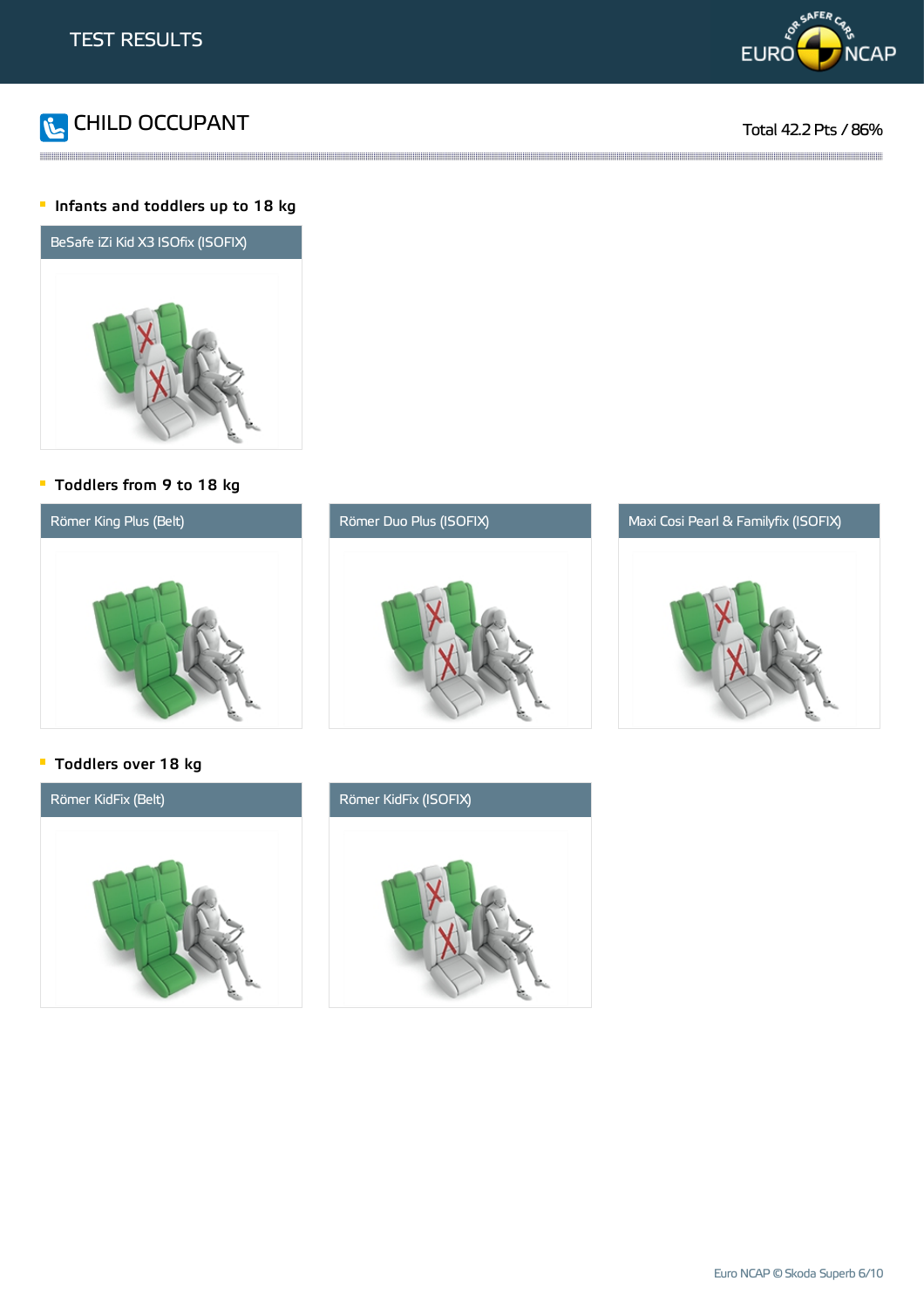



|                                        | <b>Seat Position</b> |              |             |               |              |             |               |              |
|----------------------------------------|----------------------|--------------|-------------|---------------|--------------|-------------|---------------|--------------|
|                                        | Front                |              | 2nd row     |               | 3rd row      |             |               |              |
|                                        | <b>CENTER</b>        | <b>RIGHT</b> | <b>LEFT</b> | <b>CENTER</b> | <b>RIGHT</b> | <b>LEFT</b> | <b>CENTER</b> | <b>RIGHT</b> |
| Maxi Cosi Cabriofix (Belt)             | <b>N/A</b>           | Pass         | Pass        | Pass          | Pass         | <b>N/A</b>  | <b>N/A</b>    | <b>N/A</b>   |
| Römer King Plus (Belt)                 | <b>N/A</b>           | Pass         | Pass        | Pass          | Pass         | <b>N/A</b>  | <b>N/A</b>    | N/A          |
| Römer Duo Plus (ISOFIX)                | <b>N/A</b>           | Exempt       | Pass        | Exempt        | Pass         | N/A         | <b>N/A</b>    | <b>N/A</b>   |
| Römer KidFix (Belt)                    | <b>N/A</b>           | Pass         | Pass        | Pass          | Pass         | <b>N/A</b>  | <b>N/A</b>    | <b>N/A</b>   |
| Maxi Cosi Cabriofix & EasyFix (Belt)   | <b>N/A</b>           | Pass         | Pass        | Exempt        | Pass         | N/A         | N/A           | N/A          |
| Maxi Cosi Cabriofix & EasyFix (ISOFIX) | <b>N/A</b>           | Exempt       | Pass        | Exempt        | Pass         | <b>N/A</b>  | <b>N/A</b>    | N/A          |
| BeSafe iZi Kid X3 ISOfix (ISOFIX)      | <b>N/A</b>           | Exempt       | Pass        | Exempt        | Pass         | N/A         | <b>N/A</b>    | <b>N/A</b>   |
| Maxi Cosi Pearl & Familyfix (ISOFIX)   | <b>N/A</b>           | Exempt       | Pass        | Exempt        | Pass         | <b>N/A</b>  | <b>N/A</b>    | <b>N/A</b>   |
| Römer KidFix (ISOFIX)                  | <b>N/A</b>           | Exempt       | Pass        | Exempt        | Pass         | <b>N/A</b>  | <b>N/A</b>    | <b>N/A</b>   |

- **Pass: Install without problem**
- P Fail: install with care
- Fail: safety critical problem
- **Exempt: Installation not allowed**
- N/A: Not tested

#### Comments on Child Occupant

The Superb scored maximum points in the dynamic tests for its protection of the 1½ year dummy, sat in a rearward-facing restraint. Forward movement of the head of the 3 year dummy, sat in a forward-facing restraint, was not excessive and, other than marginally high neck tension, protection of that dummy was also good. In the side barrier test, both child dummies were properly contained within the protective shells of their restraints, minimising the likelihood of head contact with parts of the vehicle interior. The front passenger airbag can be disabled to allow a rearward-facing restraint to be used in that seating position. Clear information is provided to the driver regarding the status of the airbag and the system was rewarded. All of the restraint types for which the car is designed could be properly installed and accommodated in the Superb.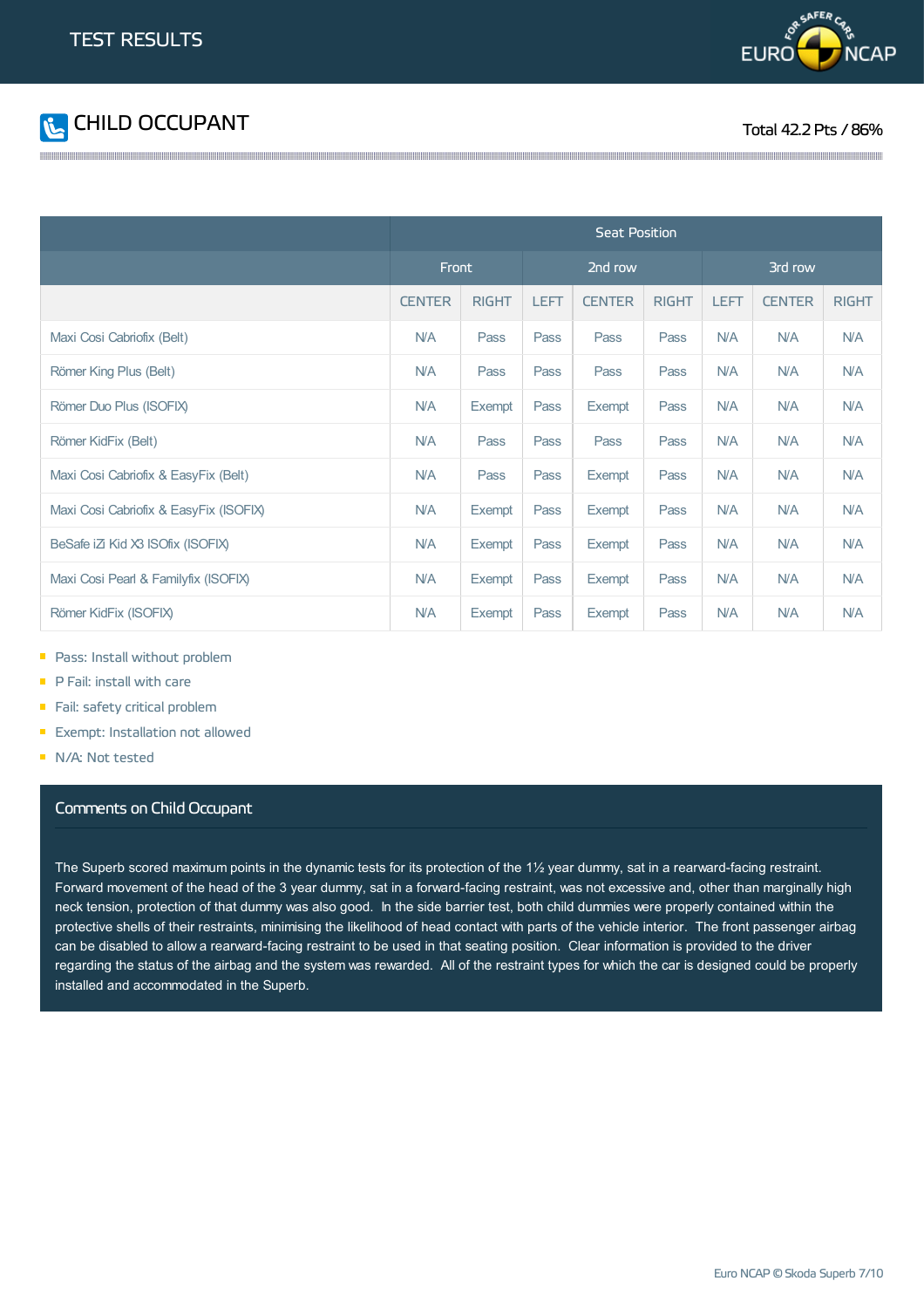



#### Comments on Pedestrian

The bumper provided predominantly good protection to pedestrians' legs. The Superb scored maximum points for the protection it offered to the pelvis area. The bonnet surface offered protection that was predominantly adequate with some weak or poor results seen on the stiff bonnet edges and windscreen pillars.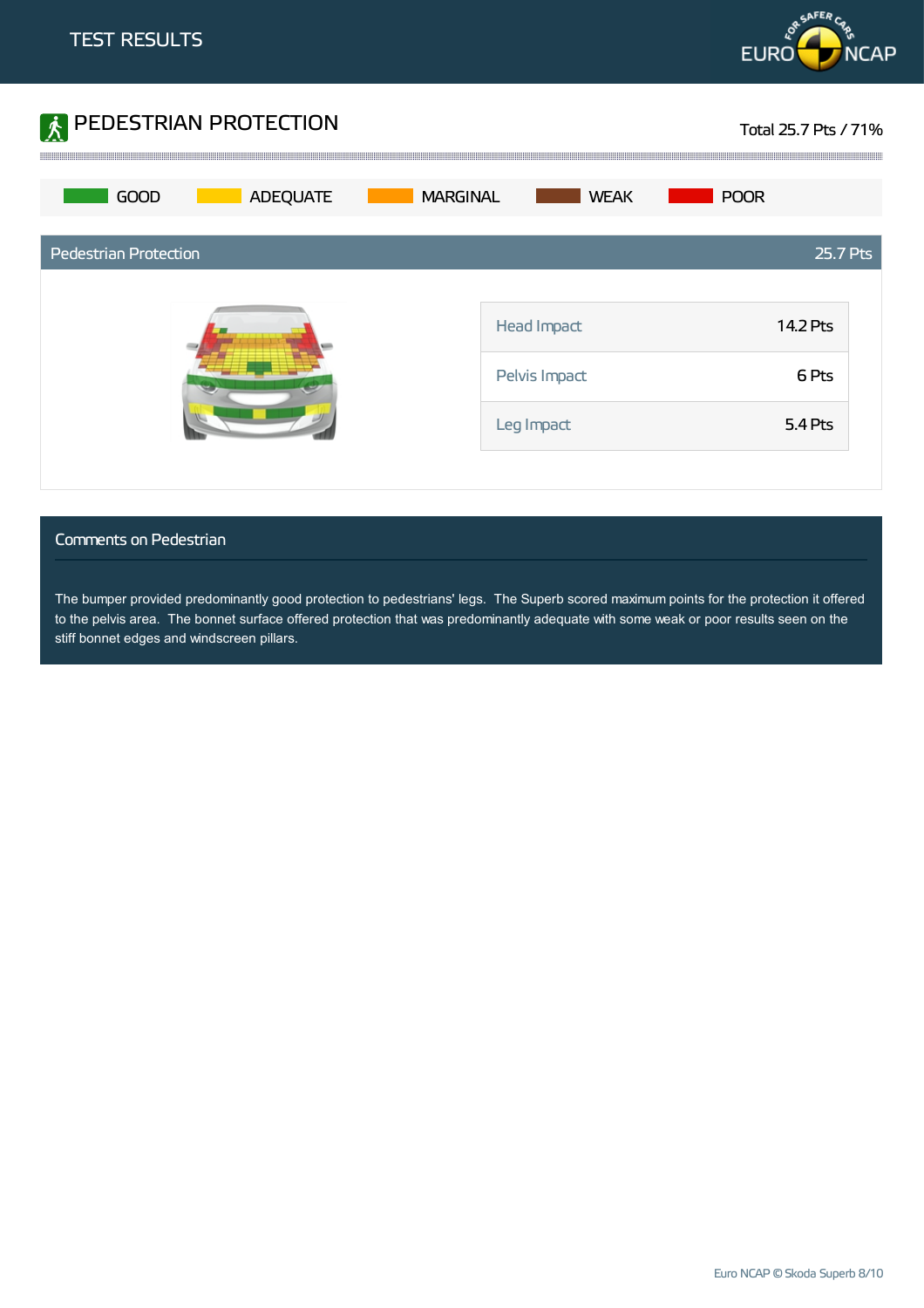# SAFETY ASSIST TOTAL RESERVE TO A SERVE TO A SERVE TO A SERVE TO A SERVE TO A SERVE TO A SERVE TO A SERVE TO A S

| <b>Speed Assistance</b> | $1.3$ Pts |
|-------------------------|-----------|
|-------------------------|-----------|

| Speed Limit Information Function   N/A   |  |
|------------------------------------------|--|
| Warning Function   Manually set          |  |
| Speed Limitation Function   Manually set |  |

## Electronic Stability Control 3 Pts

| <b>System Name</b>                    | <b>ESC</b>     |                        |  |  |
|---------------------------------------|----------------|------------------------|--|--|
| <b>PERFORMANCE</b>                    |                |                        |  |  |
| Vehicle Yaw Rate $@$ COS + 1.00 s     | 10.32%         | meets ECE requirements |  |  |
| Vehicle Yaw Rate $@$ COS + 1.75 s     | 1.82%          | meets ECE requirements |  |  |
| Lateral Displacement $@$ BOS + 1.07 s | 4 <sub>m</sub> | meets ECE requirements |  |  |

# Seat Belt Reminder 3 Pts

| Applies To | All seats          |                    |                   |  |
|------------|--------------------|--------------------|-------------------|--|
| Warning    | <b>Driver Seat</b> | front passenger(s) | rear passenger(s) |  |
| Visual     | Pass               | Pass               | Pass              |  |
| Audible    | Pass               | Pass               | Pass              |  |

# Lane Support 0 Pts